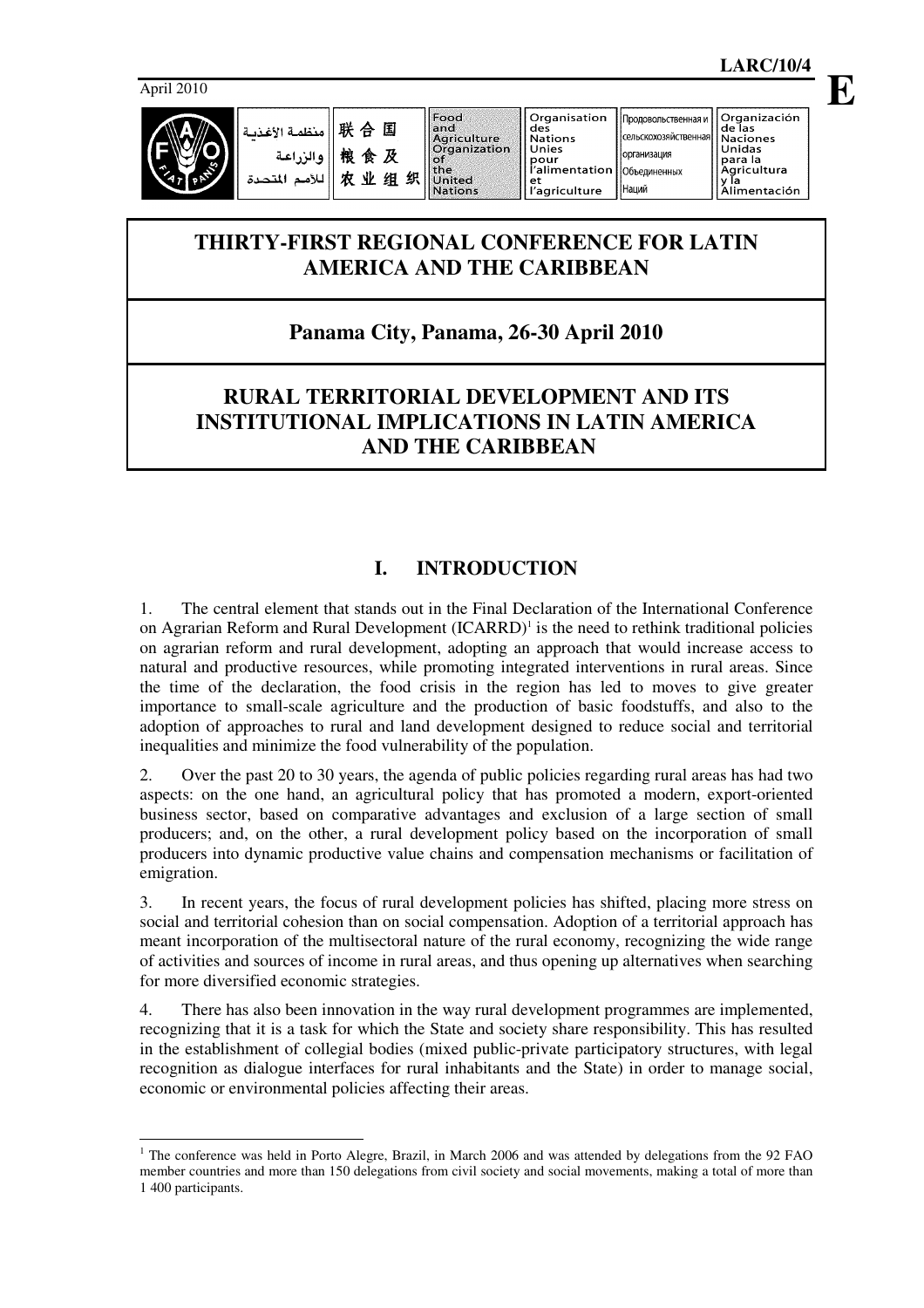5. From this point of view and in line with ICARRD's recommendations, the present document analyses the advances, constraints and trends in public rural and territorial development policies in the context of the very wide social and territorial variations found in the region's rural zones. Section II analyses the link between agricultural growth and rural poverty over the past ten years and the range of survival strategies that the most vulnerable rural sectors have had to adopt.

6. Section III gives an overview of the rural development policies being implemented in the various countries, with stress on measures to expand access to productive resources and incorporation of a territorial perspective. This transition indicates a future trend that will be an invaluable source of support for FAO's technical assistance and the promotion of South-South exchange and cooperation among the countries of the region. Lastly, Section IV presents, for the consideration of Delegates, some challenges and opportunities for technical assistance that FAO can offer the region in forthcoming years.

## **II. SOCIAL AND TERRITORIAL VARIATIONS IN RURAL AREAS**

7. The region has wide social and territorial variations, not just among countries but also within individual countries. Over the past 30 years, rural areas in the region have undergone profound changes in their economic and social complexion, mainly in diversification of their productive base and differentiation between dynamic and traditional areas and activities.

8. The globalization process has generated new growth opportunities, expanded the rural economic supply and promoted the development of some areas that have greater comparative advantages for certain products and highly capitalized modern businesses as the basis for sectoral growth.<sup>2</sup> Moreover, in many of these same zones, there has been an expansion of activities that used to be confined to towns, especially those connected with the service sector, and have in many cases started to overtake agriculture itself in terms of economic importance. The other side of the coin is seen in broad social sectors and geographical areas hitherto highly dependent on agriculture, with a predominance of small-scale farming geared to producing food for the domestic market, which had to face the decline in its activity and look for other sources of income, or emigrate.

 $\overline{a}$ 

<sup>&</sup>lt;sup>2</sup> For example soya in the Pampas region of Argentina, grain in central western Brazil, asparagus and organic bananas in Peru's northern coastal zone, vegetables in Mexico's Sinaloa State, pineapples in Costa Rica's Pacific northern region, melons in southern Honduras, flowers in the Bogotá savannah and northern regions of Ecuador, and fruit in Chile's central region.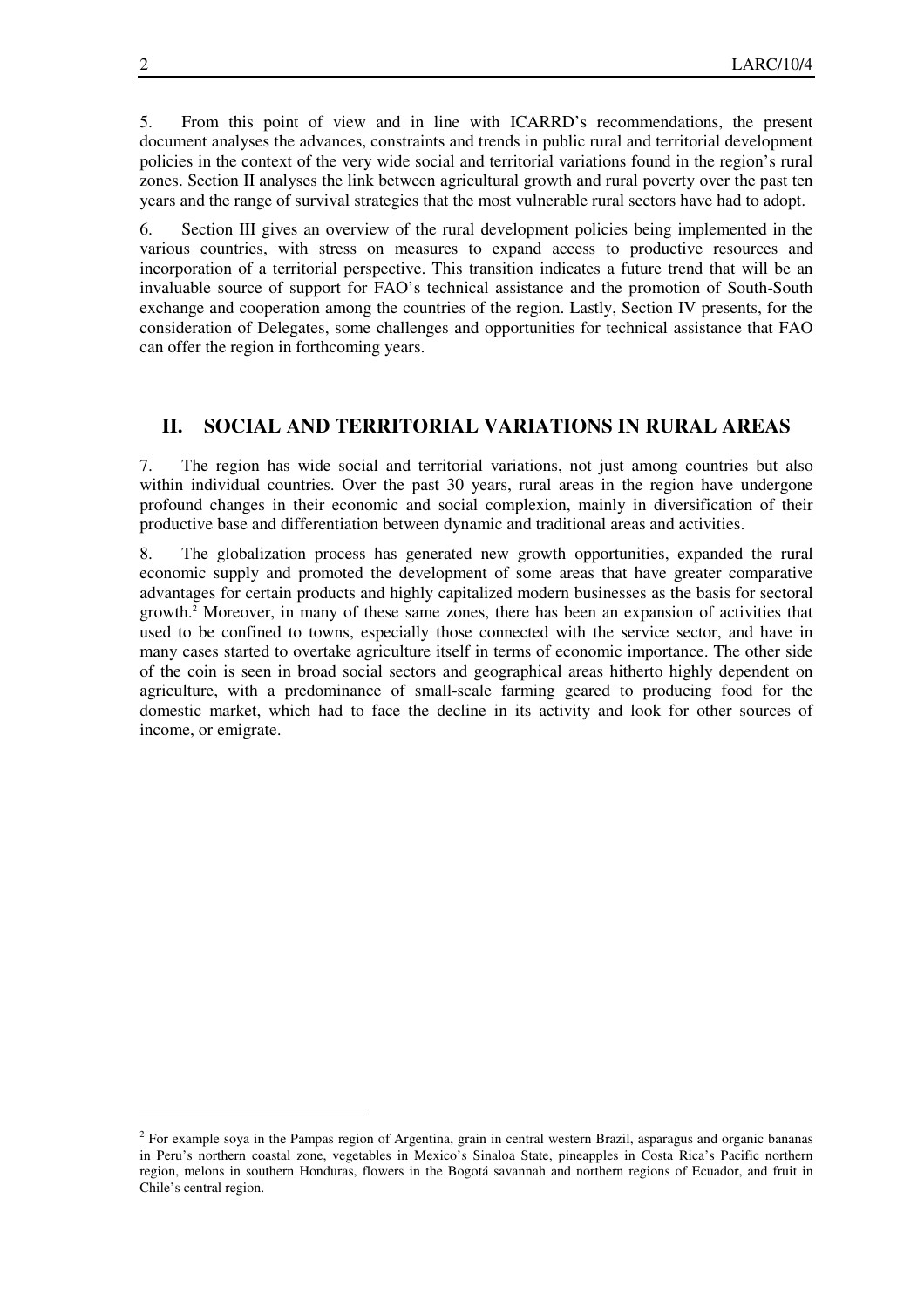$\ddot{\phantom{a}}$ 

Figure 1: Agricultural GDP and rural poverty in Latin America and the Caribbean



*Notes*: Left axis: Agricultural and livestock GDP as index (100 = the year 2000). Right axis: Rural poverty as percentage of population below poverty line (Economic Commission for Latin America and the Caribbean, 2009).

9. Although there were high rates of agricultural growth until 2008 and rural poverty was being reduced at a similar rate, the crisis has revealed a huge underlying vulnerability, inasmuch as it is predicted that the increase in poverty will in a very short period cancel out the gains achieved over at least seven years. As can be seen from Figure 1, while the agricultural sector grew by about 30 points between 2000 and 2008, rural poverty fell from about 62 percent in 2002 to about 50 percent in 2008. However, the Economic Commission for Latin America and the Caribbean notes in its recent *Social panorama of Latin America*<sup>3</sup> that between 2008 and 2009 the number of the region's poor could rise to 9 million, most of them living in rural areas.

10. The picture given above was fully borne out by an analysis made by FAO's Regional Office in six countries in the region, seeking to identify causal relationships between dynamic growth of agriculture and reduction in rural poverty.<sup>4</sup> The study also concludes that although in countries where a major growth in agriculture is observed, this growth coincides with a major decrease in rural poverty, the determining factors explaining this fact are not just agricultural expansion, but also government transfers and remittances received by poor rural households during the same period.

11. According to the FAO study, this pattern of growth in government transfers and in remittances has not helped to reduce rural poverty, but has on the contrary had a profound affect on the sources of rural household income, with agricultural production on farms (statistically recognized as "own-account production") tending to lose in importance in comparison with other types of income, in particular that earned from wage employment, so that non-labour income becomes increasingly important.

12. This is exactly what emerges from the data gathered in the most recent household surveys carried out in 13 countries in Latin America regarding the composition of the income of poor rural households. The surveys revealed a wide range of situations in the various countries and also within individual countries, with varying shares of each component in overall income.

<sup>3</sup> Economic Commission for Latin America and the Caribbean, 2009. *Social panorama of Latin America.* Santiago. 4 FAO, 2009. *Boom agrícola y persistencia de la pobreza rural: Estudio de ocho casos.* Santiago. English summary:

*Agricultural boom and the persistence of rural poverty.* http://www.rlc.fao.org/es/prioridades/desarrollo/boom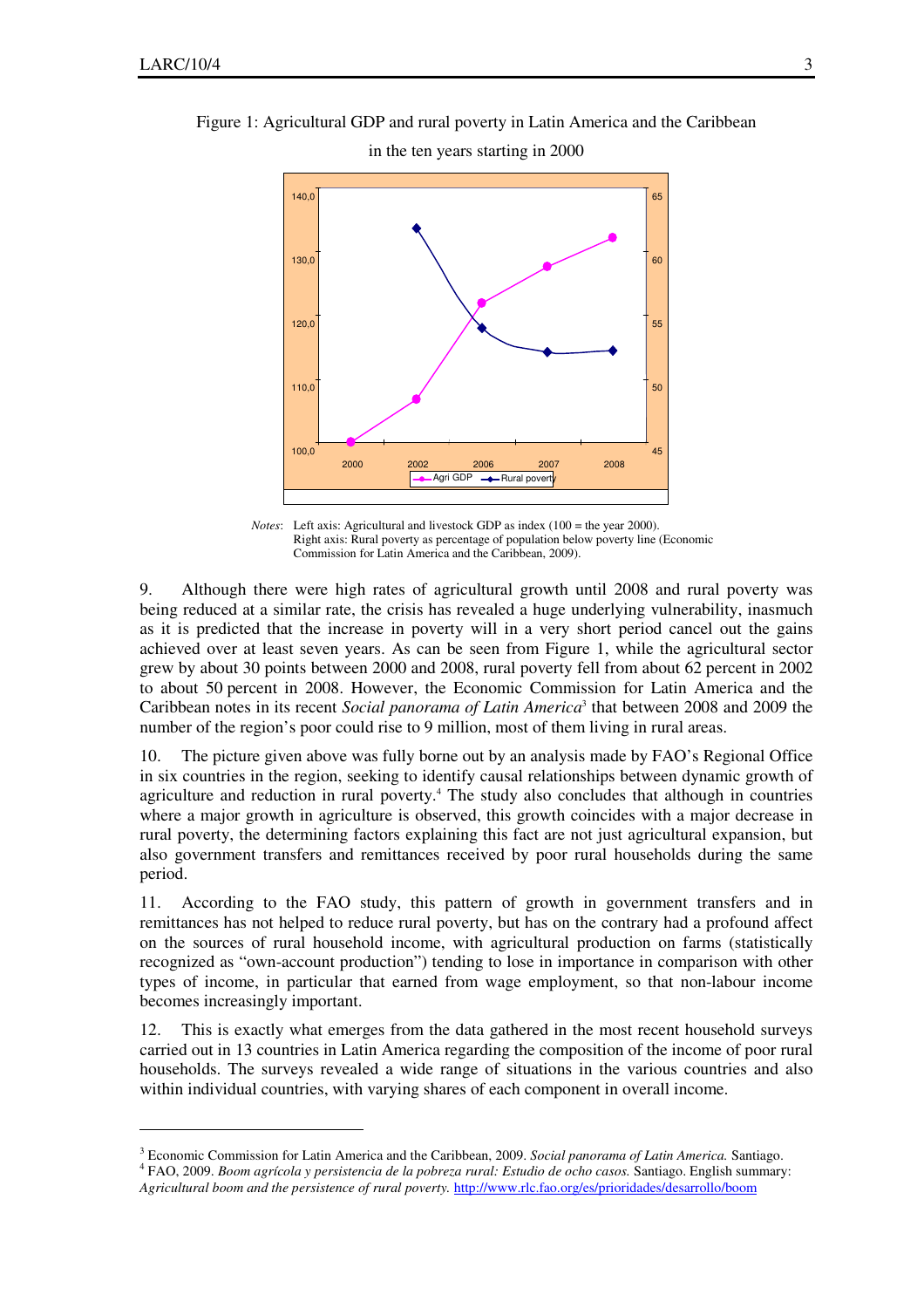13. Thus, for example, own-account production is still very important in Paraguay, Bolivia and Nicaragua, although wages now account for a very significant part of total income. In other cases, such as El Salvador, Chile, Guatemala, Mexico and even Brazil, the main source of income is now the labour market, accounting for 50 percent or more of total income. The share and type of non-labour income in total income also varies considerably among the countries. While in extreme cases, such as Chile and Mexico, government transfers account for between a quarter and a third of total income, in El Salvador and Honduras remittances fulfil this fundamental supplementary function for households.



Figure 2: Composition of incomes of poor rural households in 13 countries in Latin America and the Caribbean (percentage of total incomes)

*Source*: FAO-RLC Preliminary results of an ongoing survey on rural poverty.

14. At the end of the current decade, the development of both agriculture and rural areas may be described as patchy and concentrated in economic and spatial terms, with a wide range of strategies and livelihoods in the most vulnerable sectors. It is regrettable that the most dynamic and productive activities and zones within countries present in international markets – those that have generated positive sectoral growth figures – have failed to pass on this growth to the general population of rural areas, however the income has been generated.

15. Since the end of 2007, the crisis – first from higher food prices and then from lower growth – has simply aggravated the social vulnerability of many of these rural households that had managed to improve their standard of living, at least to some small degree, in the preceding years. However, given the structural conditions described, it is very unlikely that the precarious situation of many social sectors living in rural areas will significantly improve, even once the crisis is over, unless public policies seek to achieve a better balance of growth opportunities among productive and social zones and sectors.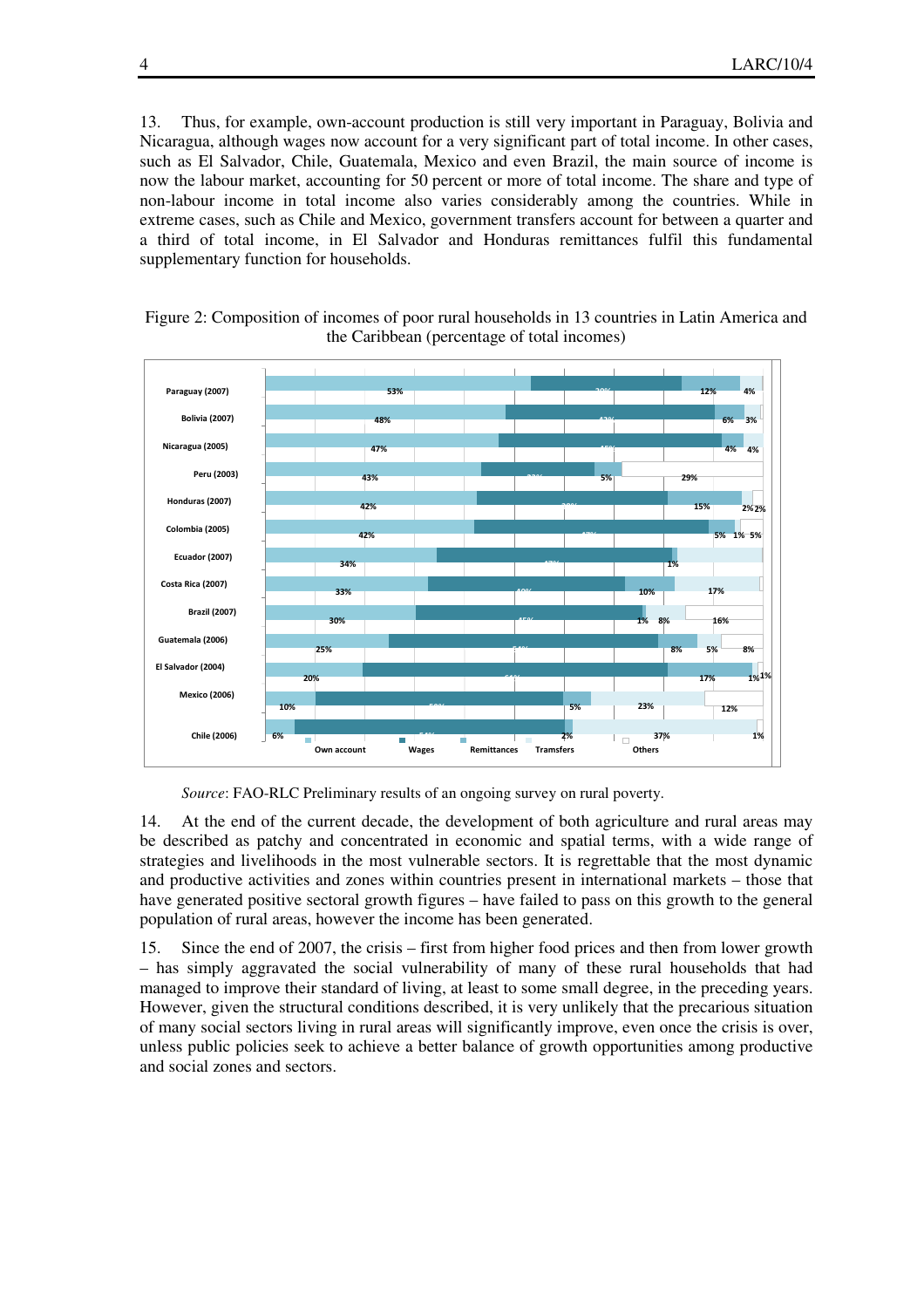# **III. RURAL DEVELOPMENT POLICIES WITH A TERRITORIAL FOCUS**

#### **A. An agenda of rural development policies in transition**

16. The progressive recognition of these changes in the dynamics of rural areas is reflected in the agenda of the rural development policies that are being implemented in the region, shifting from an approach focusing on rural poverty, with an essentially compensatory character, to approaches seeking greater equality in access to economic and social opportunities, while also reducing differences among areas.

17. Such territorial approaches are gradually becoming the rule in rural development strategies and are leading to a redefinition of the rural world in favour of a concept of spatial continuum and an integration of markets, social networks, institutions and culture, bringing together the urban and the rural. With this shift, rural development is now identified with territorial development and no longer with a strategy for the agricultural sector or with social policies focusing on vulnerable groups living in rural areas, disconnected from the dynamics of the whole area.<sup>5</sup>

18. This transition process in the agenda of rural development policies seeks to bring about greater social and territorial cohesion, far beyond that of compensatory policies. Its formulation is based on recognition of the multifaceted character of development, which means taking into account the multisectoral nature of the rural economy<sup>6</sup> and hence recognizing the importance of off-farm activities and urban-rural links.

19. The greatest emphasis and strongest institutional innovations in recent years have probably been in the management of public policies according to criteria of sectoral and territorial coordination and stakeholder participation.

### **B. Rural development policies with a territorial emphasis slant, as implemented by various countries**

20. A short review of the policies with a territorial emphasis that are being implemented by some countries in the region will provide the best illustration of the dynamics of this transition being undergone by rural development policies.

### **Policies to achieve greater social and territorial cohesion**

21. Rural development policies have set their priorities on the search to reduce inequalities and bring about the social and economic inclusion of small-scale farming, stressing broader access to productive resources (land and water) and the building of local capacities (training, financial services, technology etc.).

22. In recent years, four trends can be discerned in public policies seeking social and territorial cohesion: (a) a focus on access to productive resources, complemented by programmes to assist their use (technology, credit, formation of associations, markets); (b) programmes facilitating a generational relay in rural areas, through young people's access to productive resources; (c) expansion in the cover of social and welfare policies toward rural areas, with steady adoption of a rights-based approach; and (d) innovations in policies to reduce territorial inequalities.

 $\overline{a}$ 5 R. and A. Echeverri, April 2009.

<sup>&</sup>lt;sup>6</sup> Such sectors as tourism, agroindustry, craftwork, services, trade, construction and especially environmental services are seen as components of a productive economic agenda with huge potential, and must be included as components of agendas.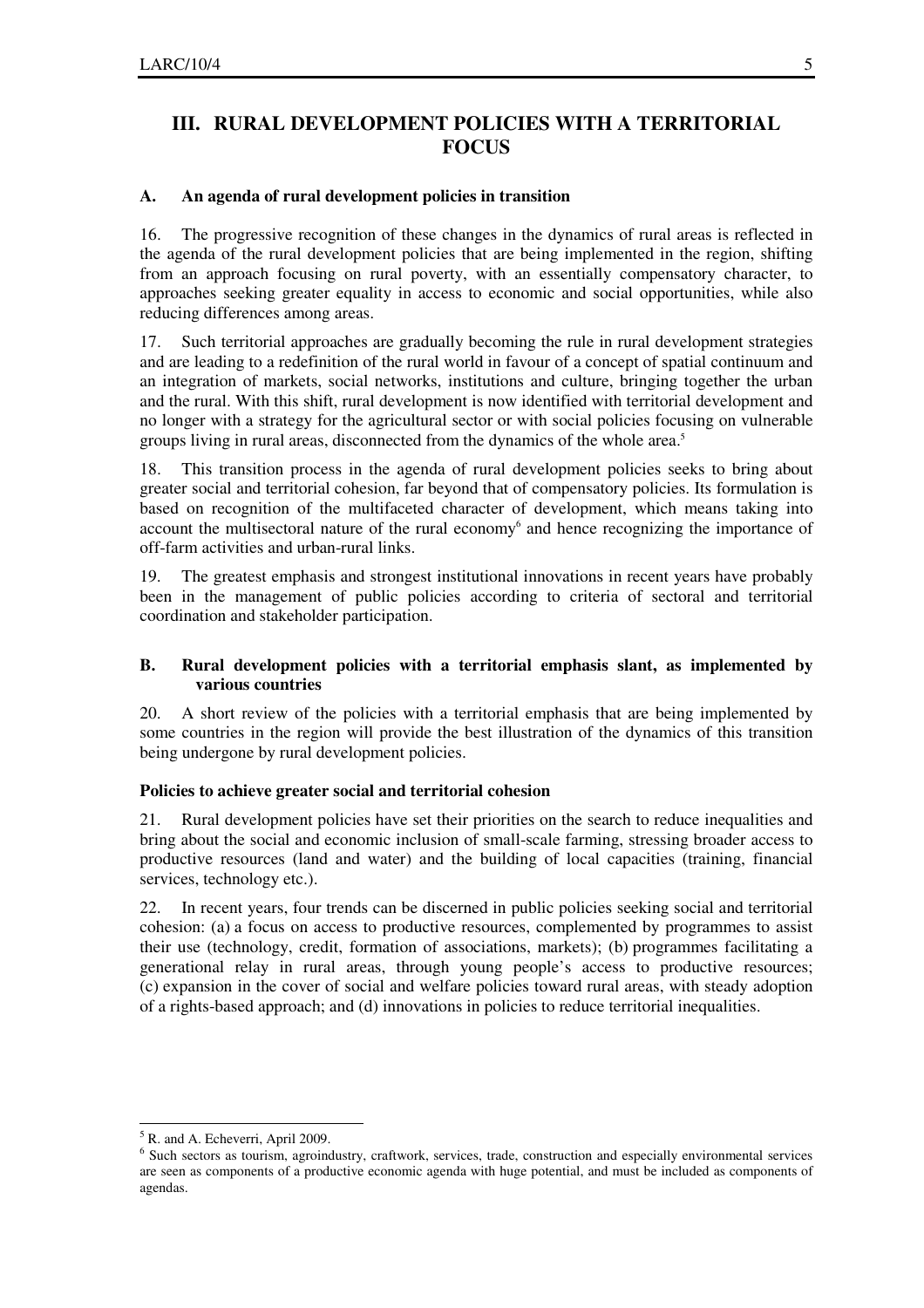

Figure 3: Trends to achieve greater social and territorial cohesion

23. Some examples of areas and policies that countries are implementing are given below to illustrate these trends.

#### − **Access to productive assets**

24. The crisis has thrown into greater relief the marked social and territorial inequalities in the region and has also increased the priority that many countries were already giving to the domestic production of basic foodstuffs. It has led to greater stress being laid on policies that seek to increase small farmers' access to productive resources.

#### − **Generational relay in rural areas**

25. The average age of heads of farms in the region is about 50, as a result of demographic transition, migration and land inheritance laws. The reverse side of this situation is a lack of opportunity and a growing emigration of young people to the towns. Although still at an early stages, some countries are innovating through the implementation of policies that facilitate a generational relay in rural areas: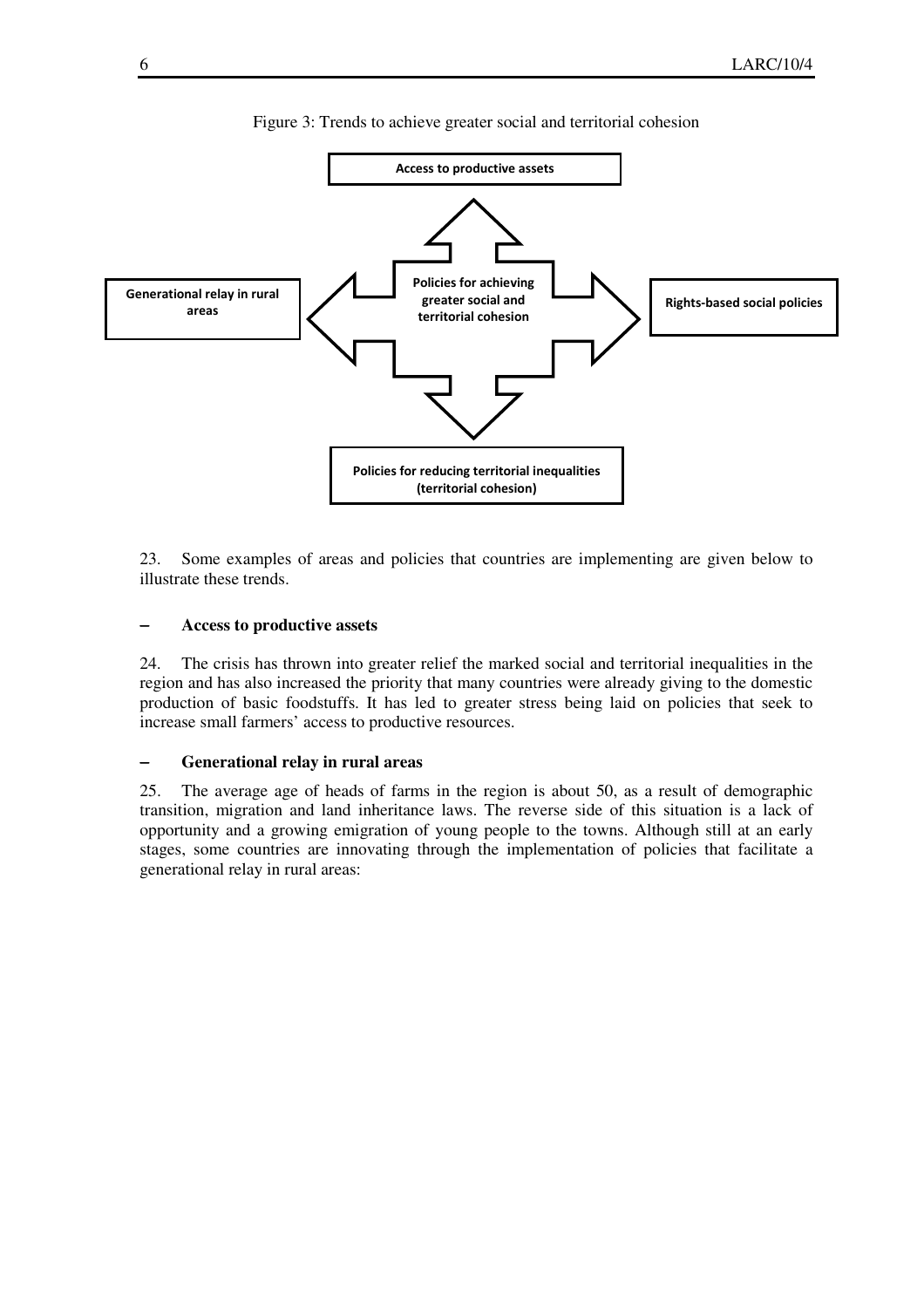| Country       | <b>Description of the policy</b>                                                                                                                                                                                                                                                                                                     |
|---------------|--------------------------------------------------------------------------------------------------------------------------------------------------------------------------------------------------------------------------------------------------------------------------------------------------------------------------------------|
| <b>Brazil</b> | The Our First Land Programme is part of the National Land Credit Programme and has the<br>objective of contributing to generational relay in rural areas, allocating resources to young<br>people aged between 18 and 28 from landless farming families or those with little land, in<br>order to invest in ownership of a property. |
| Colombia      | The Colombian Federation of Coffee Growers has a Young Coffee Growers Innovative<br>Models Programme aimed at promoting generational relay and enterprise through young<br>farmers' access to land and other productive factors.                                                                                                     |
| <b>Mexico</b> | The Land and Young Rural Entrepreneur Settlement Fund seeks to encourage young rural<br>entrepreneurs to stay in their agrarian locations by creating agribusiness projects that promote<br>generational relay.                                                                                                                      |

### − **Rights-based social policies**

26. In the past year, with the aim of cushioning the effects of the crisis on the most vulnerable sectors of the population, social protection systems, especially income transfer programmes, have placed priority on expanding their cover in rural areas which have the highest indicators of poverty and malnutrition. In addition, a boost is being given to the shift from policies with a topdown, clientelistic nature toward State policies based on citizens' rights. Some examples of such policies are given below.

| Country      | <b>Description of the policy</b>                                                                                                                                                                                                                                                                                                                                                                                                                                                    |
|--------------|-------------------------------------------------------------------------------------------------------------------------------------------------------------------------------------------------------------------------------------------------------------------------------------------------------------------------------------------------------------------------------------------------------------------------------------------------------------------------------------|
| El Salvador  | The rights-based System of Universal Social Protection includes implementation of the Rural<br>Communities Solidarity Programme with territorial management and three thrusts:<br>(a) conditional cash transfers; (b) network of basic services with a stress on infrastructure;<br>(c) family sustainability network: training and funding of productive projects. This system is<br>being implemented in the 100 poorest municipalities in the country (40 percent of the total). |
| <b>Chile</b> | Law 20.379 for an Intersectoral System of Social Protection is intended to consolidate and<br>complement the country's welfare policies and consolidate the coverage results of the Chile<br>Solidario social protection system in all the country's rural municipalities, incorporating<br>different components for different population groups.                                                                                                                                   |
| Guatemala    | As part of a Social Agenda, the My Family Advances Programme was set up in April 2008 to<br>transfer conditional income to 447 700 families in the country's rural municipalities.                                                                                                                                                                                                                                                                                                  |

### − **Policies to reduce territorial inequalities (territorial cohesion)**

27. Recent studies in the region have thrown light on the huge territorial disparities existing among countries and within each country, helping to emphasize that rural development policies must consider and include linkages among areas with varying economic dynamics.<sup>7</sup>

28. An example of new policies that aim specifically at reducing differences between areas is the Citizens' Territories Programme in Brazil, which has the objective of closing the regional gaps existing in the country, not only among rural areas, but also between these areas and urban areas: the 160 selected areas (nearly 2 500 municipalities) were those with the highest indicators of rural characteristics, family farming and poverty, in order to concentrate a multipronged State action (involving about 20 ministries) and concentrate costs through positive discrimination. The most notable features of this strategy involve:

 $\overline{a}$ 

<sup>7</sup> RIMISP, 2009. Mapas de dinámicas territoriales (CD-ROM).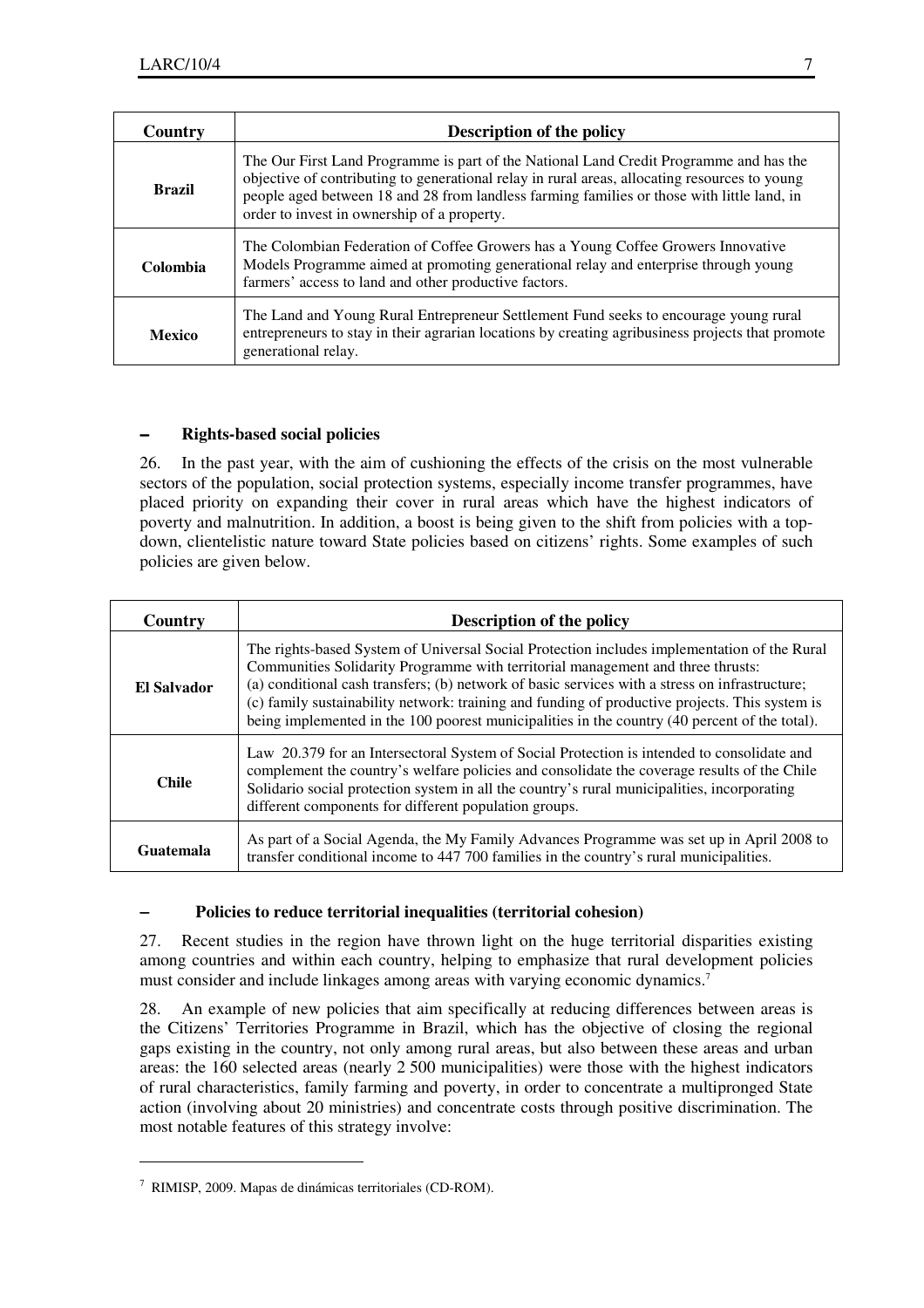- territorial delimitation based on the identifying features of cohesive groupings of municipalities that share cultural, political, economic, social or environmental characteristics;
- social management of the area as a strategy to coordinate actions regarding the planning and execution of strategic approaches and investment projects;
- Territorial Development Councils and institutional bodies for participation, negotiation and consensus in the processes of planning, managing and piloting territorial demand.

### **C. Fundamental policies in integrated development**

29. A package of policies is being implemented in the region that has a territorial emphasis and focuses on the search for synergies between rural and urban areas, on-farm and off-farm activities, and areas with greater and lesser economic dynamism. These become rural development policies when implemented in predominantly rural areas. Some examples of this package of policies are those aiming at territorial integration, organization of productive value chains and generation of off-farm income.





#### − **Policies aiming at territorial integration**

30. Localization, proximity, integration, spatial functional relationships and urban-rural interdependence have given rise to policies that view territory as a whole, establishing models of investment for the entire territory, including both urban and rural areas. Examples of such policies are:

- *Municipal planning.* Most countries are implementing this policy, perhaps expecting the major transformation for the future of rural development to lie in the processes of municipalization and decentralization. Planning in most municipalities is rural in character (more than 90 percent of municipalities are predominantly rural). The municipal development plan is a tool with a territorial perspective and strategic definition, which in many cases (Colombia, Mexico, Guatemala) determines the investments that local territorial bodies must make.
- *Peru.* This country is implementing a multifaceted development policy for intermediate towns with the aim of achieving a balance in spatial distribution of inhabitants and in territorial cohesion. The policy is having a huge impact on the regional, territorial and rural contexts, inasmuch as it intervenes in the distribution of investment and in changes to economic dynamics and dynamics of sectoral integration.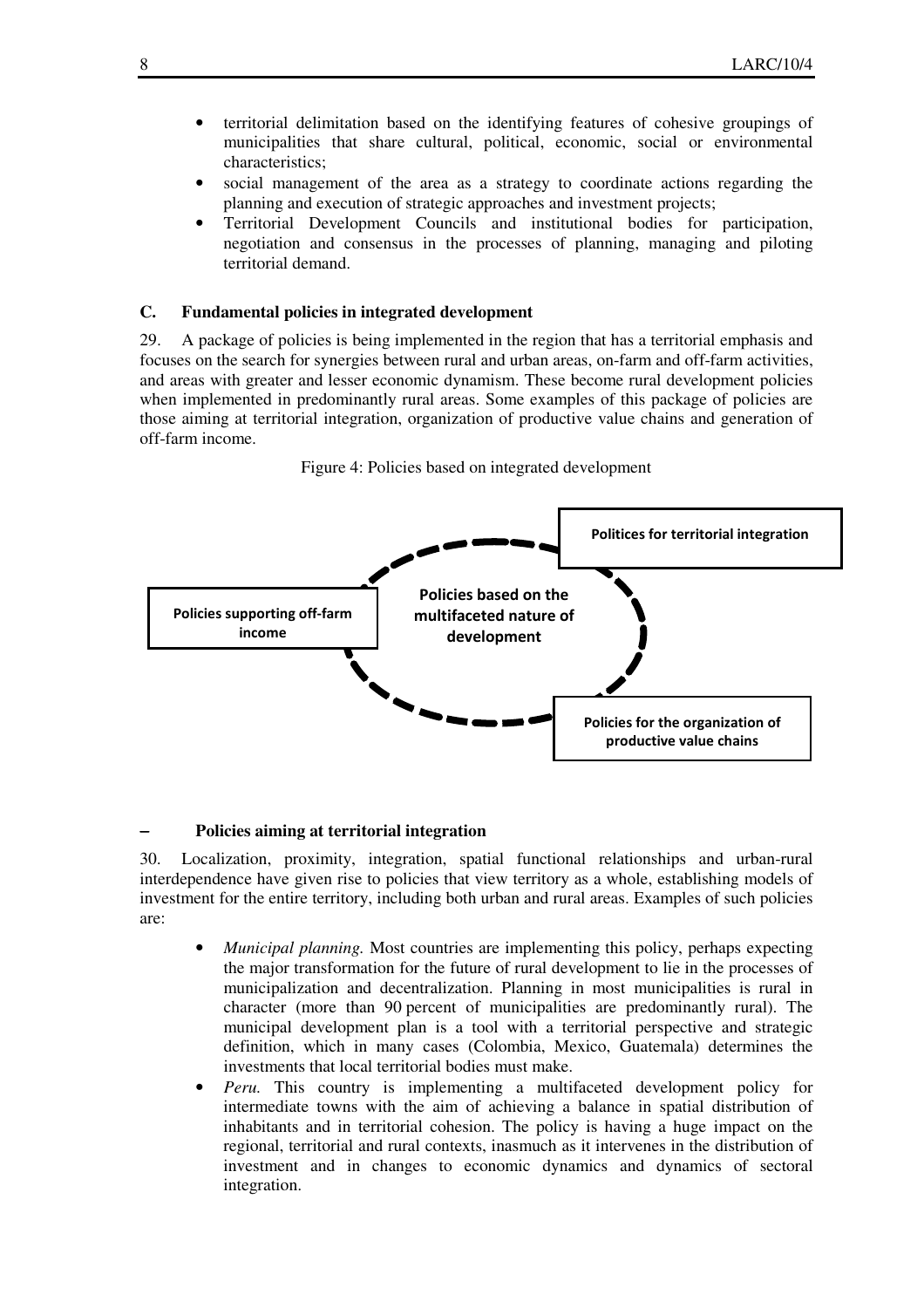## − **Policies aiming at the organization of production chains**

31. The strengthening of the value chain as a policy objective is becoming increasingly widespread, leading to institutional and public policy models that focus on comprehensive attention to producers' needs in a framework of intervention covering all actors involved in the competitiveness and efficiency of the chain.

| Country       | <b>Description of the policy</b>                                                                                                                                                                                                                                                                                                                                                                                                                                                                                                     |
|---------------|--------------------------------------------------------------------------------------------------------------------------------------------------------------------------------------------------------------------------------------------------------------------------------------------------------------------------------------------------------------------------------------------------------------------------------------------------------------------------------------------------------------------------------------|
| <b>Mexico</b> | The Law on Sustainable Rural Development gives institutional status to mechanisms for<br>discussion of public policy and regulation of the participation of social actors and economic<br>agents. In the sphere of economic production, these institutional mechanisms take the form of<br>"product system" organizations, which bring together representatives of the various actors in<br>the value chain in order to promote a multifaceted view of the chain, integrated market<br>planning and coordination with public policy. |
| Colombia      | The Productive Partnership Programme aims to promote local and territorial economies,<br>based on the economic and functional integration of small-scale producers with larger<br>producers in complementary relationships.                                                                                                                                                                                                                                                                                                          |

## − **Policies supporting off-farm income**

32. Rural development is increasingly stressing the diversification of territorial economies and the importance of off-farm rural income. Some examples of such policies are given below.

| Country                 | <b>Description of the policy</b>                                                                                                                                                                                                                                                                                                                                                                                                                                                                                                                                                                                            |
|-------------------------|-----------------------------------------------------------------------------------------------------------------------------------------------------------------------------------------------------------------------------------------------------------------------------------------------------------------------------------------------------------------------------------------------------------------------------------------------------------------------------------------------------------------------------------------------------------------------------------------------------------------------------|
| Costa Rica,<br>Colombia | Huge importance has been given to rural tourism in order to take advantage of the opportunities<br>offered by the natural environment. There are thus such approaches as: private external<br>investment in the sector with the development of tourist complexes (for example Guanacaste in<br>Costa Rica), which generate local employment but do not involve small rural enterprises; the<br>conversion of farms for agrotourism (for example the Colombian coffee trail); or combinations<br>in which external investment or State support is received to boost small enterprise chains or<br>local rural entrepreneurs. |
| Paraguay,<br>Peru       | Programmes to develop microenterprises are based on producers' organizations, adopting a<br>model of participation and entrepreneurial organization for support to non-agricultural<br>enterprises, focusing on added value or off-farm activities.                                                                                                                                                                                                                                                                                                                                                                         |

## **D. Territorial management of public policies**

33. *Coordination of sectoral policies and multilevel territorial management.* This sphere has seen important innovations in the region, revealing a twofold trend: (a) increasing priority on mechanisms to coordinate public and sectoral policies, and policies for the various territorial levels (national, state, departmental and municipal); and (b) strengthening of mechanisms for participation in decisions on the allocation and nature of public investments, moving toward coresponsibility, negotiation and consensus.

34. Recognition of the complexity of policies affecting the rural environment has led to schemes for intersectoral coordination, seeking to coordinate these policies. The search for synergies is leading to institutional models that seek mechanisms for the coordination of sectoral strategies, beyond their specialized objectives, in joint cooperation actions over a territory.

35. A new approach to rural development is increasingly taking into account the need for multilevel management of policies, starting with recognition of the institutional legitimacy of the various levels of territorial demarcation for independent management according to principles of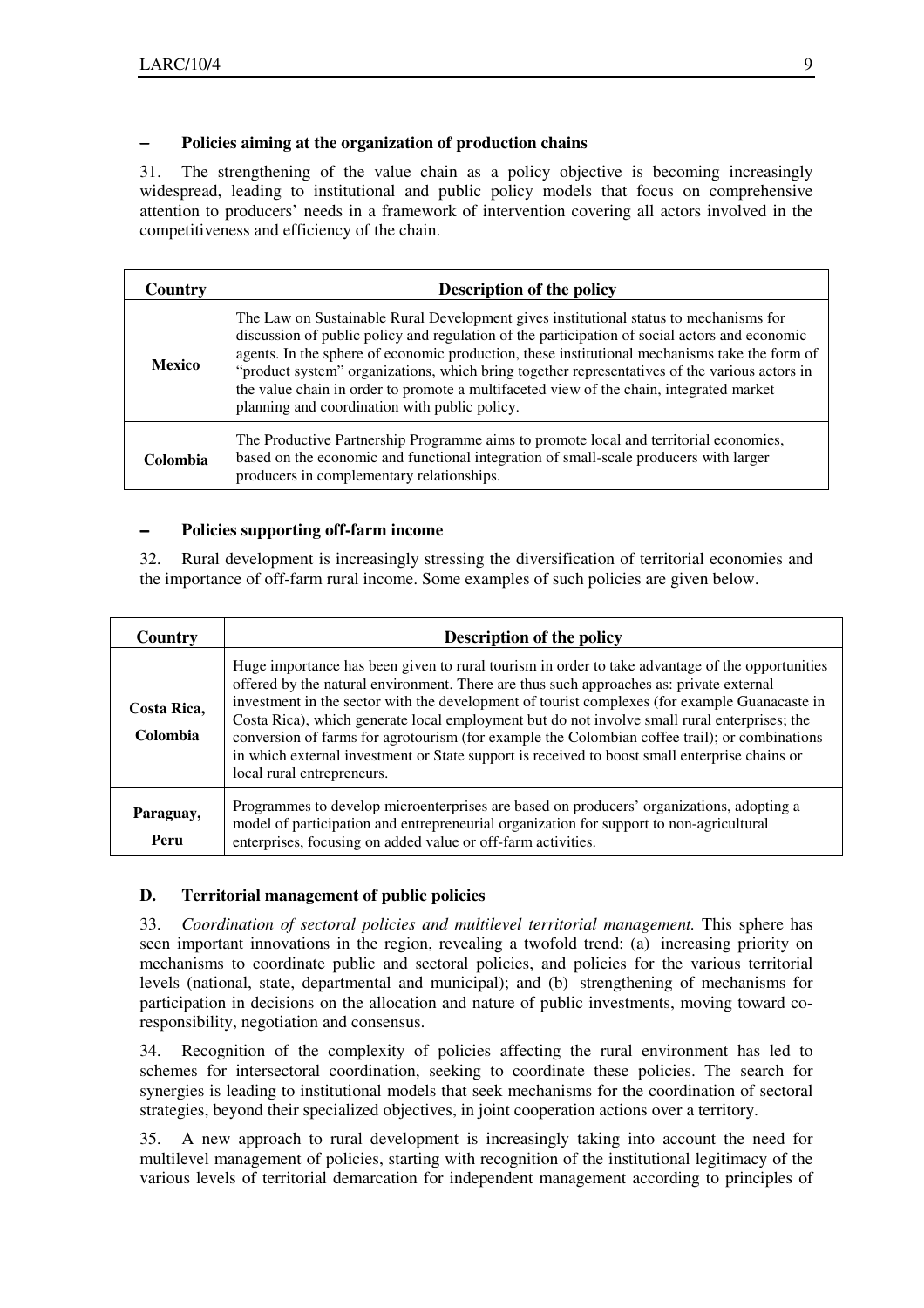subsidiarity. In a dynamic process of decentralization, these territorial bodies are playing an increasingly active role in policy management.

36. *Citizens' participation.* The ways in which programmes are implemented reflect a clear trend toward increasing shared responsibility between State and society, both in decentralization processes and in privatization and participation processes. In the model of territorial management for rural development, a further step in this participation framework has been taken with the creation of spaces for consultation, public and private participation, and shared responsibility for planning, management and social control.

### − **Rural and territorial development**

37. There are various examples of policies with clear innovations to achieve better coordination among sectoral policies at different territorial levels, leading to an ever greater participation of citizens. Some examples of such policies are given below.

| Country                                                     | <b>Description of the policy</b>                                                                                                                                                                                                                                                                                                                                                                                                                                                                                                                          |
|-------------------------------------------------------------|-----------------------------------------------------------------------------------------------------------------------------------------------------------------------------------------------------------------------------------------------------------------------------------------------------------------------------------------------------------------------------------------------------------------------------------------------------------------------------------------------------------------------------------------------------------|
| <b>Mexico</b>                                               | The Law on Sustainable Rural Development establishes the territorial approach as the<br>conceptual, programmatic framework to orient development strategy in the country's<br>municipalities. Its central thrusts are:                                                                                                                                                                                                                                                                                                                                    |
|                                                             | Special Concurrent Programme, a strategy for implementation of federal sectoral<br>$\bullet$<br>policies at municipal level, especially rural municipalities;<br>Municipal Sustainable Rural Development Councils which are the basic management<br>٠<br>units at territorial levels (national, state and municipal);<br>Participatory Territorial Planning, the central thrust in coordinating the demands of<br>٠<br>producers, organizations and communities in the territories, in the Rural Development<br>Plans.                                    |
| Panama                                                      | Territorial development policies have implemented regional management processes with<br>supra-municipal projects in strategic areas of the country, giving priority to territorial<br>cohesion:<br>territorial strategy for the coordination of sectoral policies, which are subject to criteria<br>٠<br>of decentralization, participation and competition;                                                                                                                                                                                              |
|                                                             | participation, autonomy and shared responsibility of territorial bodies in management<br>$\bullet$<br>of the territory, and mechanisms for agreement in the formulation and implementation<br>of public policies;<br>territorial associations to coordinate the demands of public policies and actions, which<br>٠<br>convene and connect territorial social actors and public officials.                                                                                                                                                                 |
| Guatemala                                                   | The Secretariat General for Planning and Programming of the Presidency of the Republic<br>(SEGEPLAN) has responsibility for the planning structure of four complementary systems:<br>pre-investment, investment, international cooperation and territorial planning, with<br>mechanisms for sectoral and territorial coordination. For local management, it has a<br>structure for transferring resources to the territorial level (departments and municipalities)<br>and a local and regional (territorial) strategy of strategic territorial planning. |
| <b>Bolivarian</b><br><b>Republic of</b><br><b>Venezuela</b> | Models of territorial management based on local development are promoted. A broad<br>process of investment planning and orientation, a system of transfers and programmes for<br>an explicit strategy to develop local potential have been introduced.                                                                                                                                                                                                                                                                                                    |

#### − **Food and nutritional security**

38. Mexico, Guatemala, El Salvador, Honduras, Nicaragua, the Dominican Republic, Brazil, Colombia, Ecuador, Peru, Bolivia and Paraguay are implementing food and nutritional security and sovereignty programmes based on an effort to coordinate sectoral policies, ensuring the broad participation of citizens and territorial management of actions under these programmes.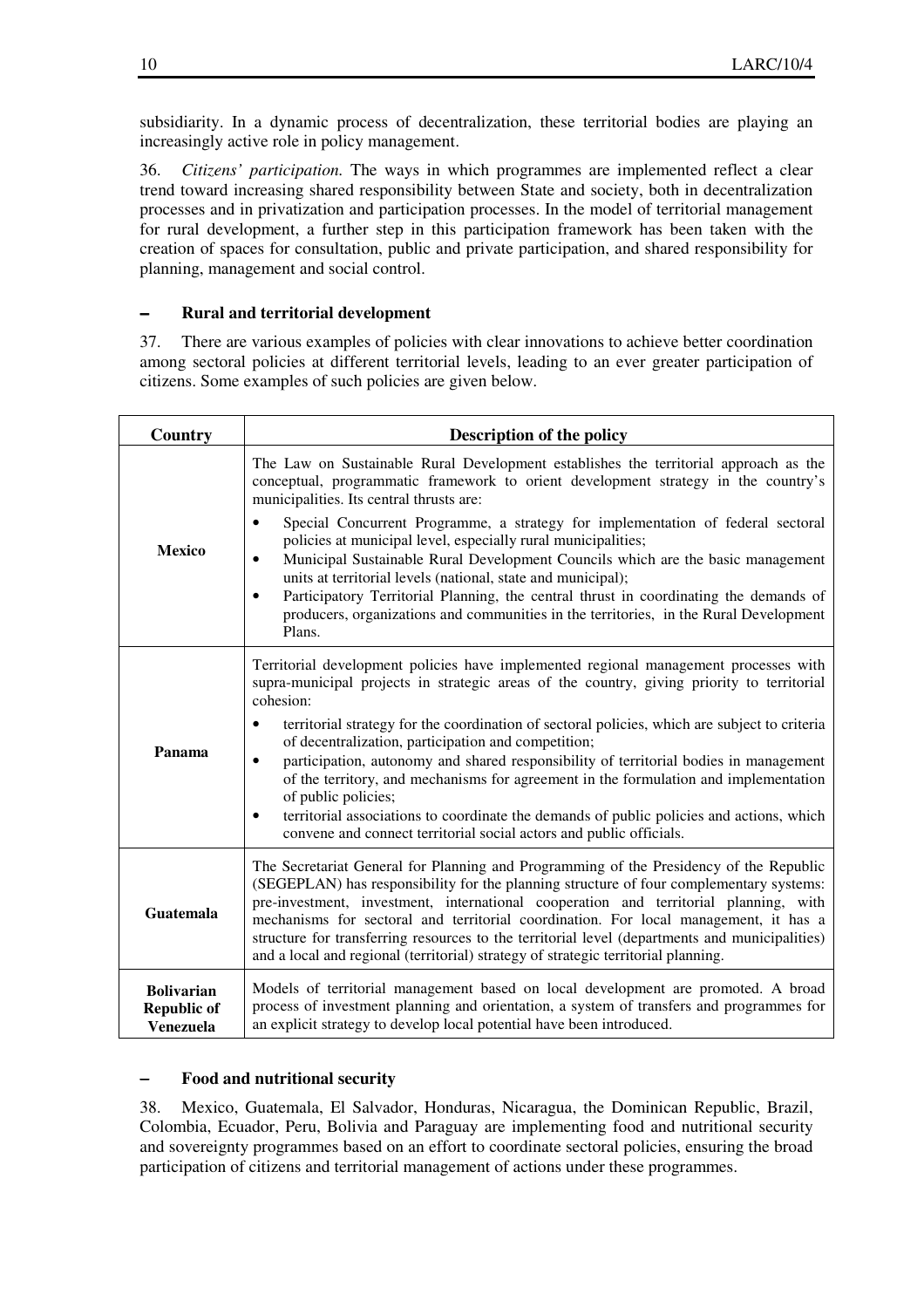$\overline{a}$ 

Brazil has promoted the formation of Inter-municipal Associations of Food Security and Local Development (CONSADES) which base their results on the revitalization of territorial economies.

Nicaragua has decentralized its food and nutritional security policy, increasing citizens' participation within territories.

Bolivia is implementing its Zero Malnutrition Programme based on an intersectoral approach linked to various ministries, with an institutional base that draws upon ministerial resolutions, while also taking account of prefectural resolutions and municipals ordinances.

In Mexico, the Strategic Project for Food Security takes care of 110 000 families in 4 356 localities in 635 municipalities in 17 of the country's states. This joint project of FAO and the Mexican Secretariat for Agriculture, Livestock, Rural Development, Fisheries and Food operates with the support of state governments through multidisciplinary technical teams known as Rural Development Agencies, which are validated by FAO. These working groups promote the development of farming families' capacities so that, through processes of participatory planning, empowerment and self-management, they can carry out viable projects allowing them to improve their nutritional and living conditions.

In Colombia, the Project to Support the Strengthening of Food and Nutritional Security (PROSEAN), the outcome of an agreement between FAO and Social Action/Food Security Network, seeks to give support to all sectors in the country concerned with food and nutritional security, foremost among which are the Ministry of Social Protection, the Colombian Family Welfare Institute, the Ministry of National Education, the Ministry of Agriculture and Rural Development and the National Department of Planning. It also works in cooperation with various departments and municipalities in formulating and launching local food and nutritional security action plans. These actions are coordinated with other United Nations agencies such as the World Food Programme, the Pan American Health Organization and the United Nations Children's Fund, and organizations like Plan International. PROSEAN gives support in the form of technical assistance to one of the country's most important food security programmes, the Food Security Network (ReSa), and is promoting a television campaign to broadcast food and nutritional education at family and school level, both for marginalized rural communities and for displaced people in poor urban neighbourhoods.

## **IV. CHALLENGES AND OPPORTUNITIES FOR FAO CONTRIBUTION**

Taking into account the rural and territorial development policies being adopted by the region's countries, four priority areas can be identified in which, by virtue of its experience, FAO could provide technical support in forthcoming years: (a) systematization and sharing of experience regarding the implementation of policies to increase small producers' access to productive resources and facilitate generational relay in rural areas; (b) promotion of national dialogues on agrarian reform and rural development policies; (c) support for reforms in agricultural, rural and territorial institutions; and (d) the territorial dimension of food and nutritional security policies.

40. FAO's Regional Office will seek to expand collaboration and interagency work in order to provide assistance on policies, in coordination with the Inter-American Institute for Cooperation on Agriculture (IICA), the Economic Commission for Latin America and the Caribbean (ECLAC), the International Fund for Agricultural Development (IFAD), the World Food Programme (WFP) and the PROTERRITORIOS $^8$  initiative. It will also give fresh stimulus to the Inter-Agency Group on Rural Development in the region, which is made up not only of the above agencies, but also includes the World Bank, the Inter-American Development Bank (IDB), the

<sup>&</sup>lt;sup>8</sup> The Ibero-American Cooperation Programme in Territorial Management, comprising 11 countries, has the objective of setting up processes to improve the quality, efficiency and impact of policies and public expenditure, through international cooperation and development of the territorial management capacities of institutions, social organizations, actors and public agents.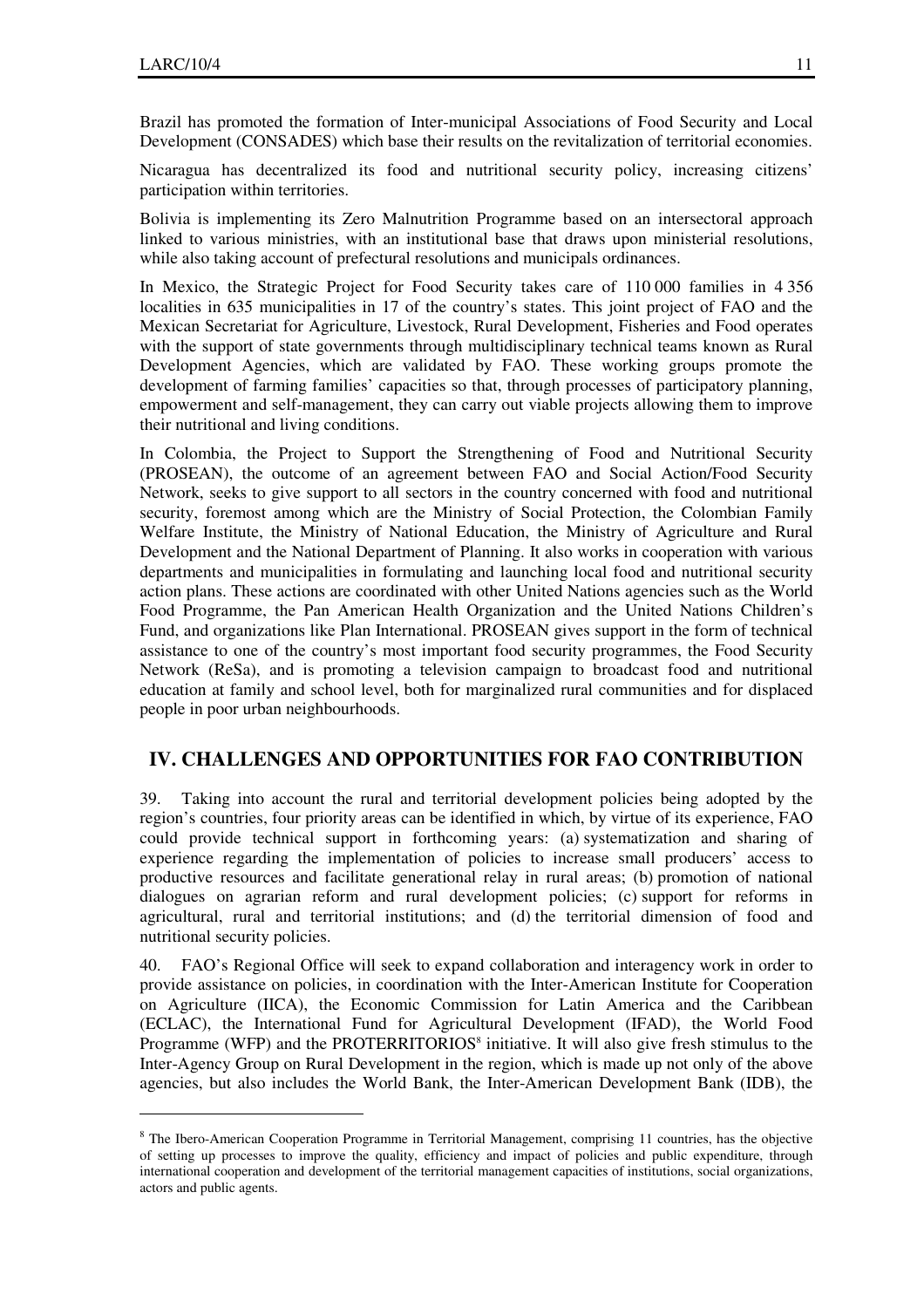German Agency for Technical Cooperation (GTZ) and the Spanish Agency for International Development Cooperation (AECID).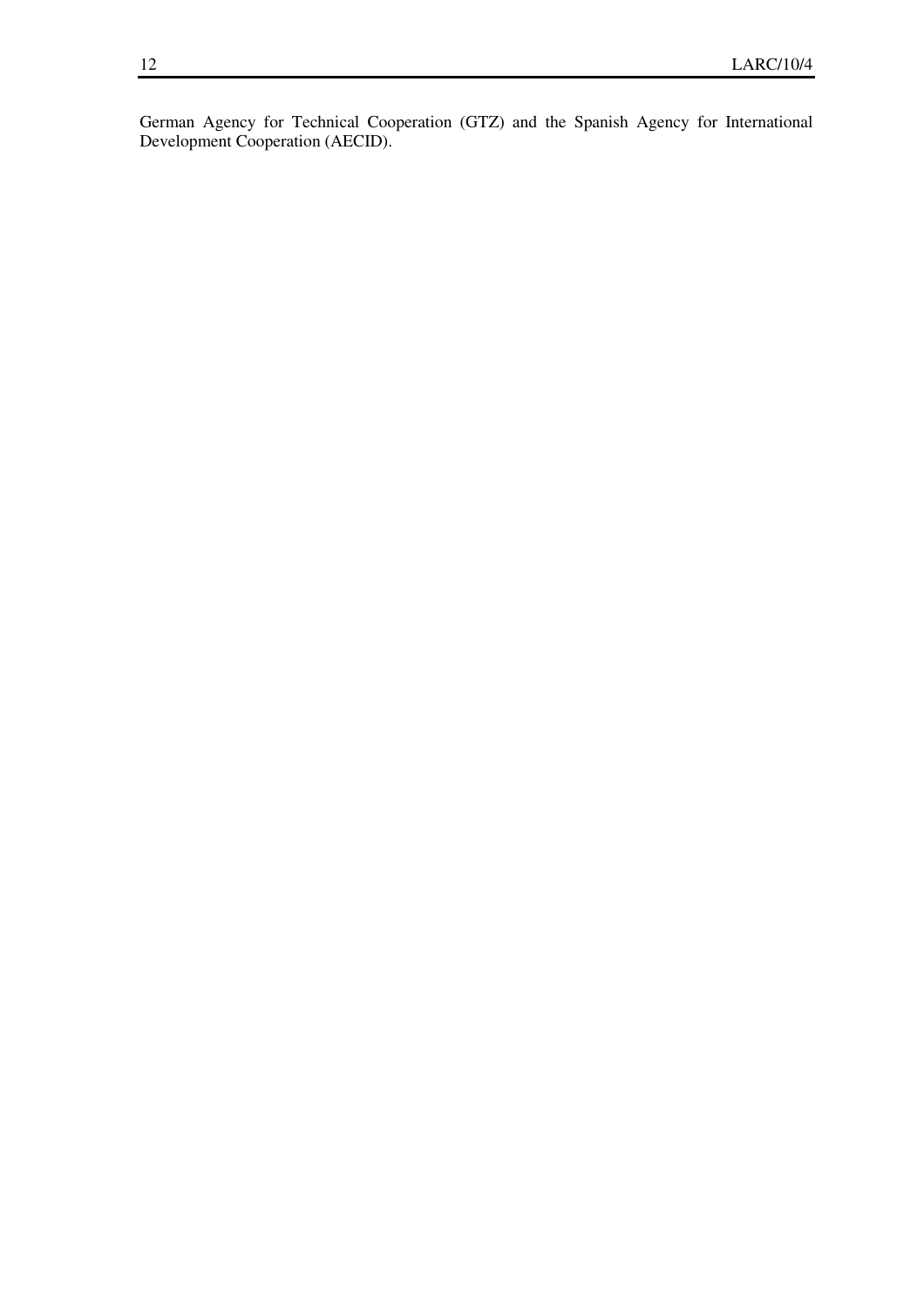

Figure 4: Challenges and opportunities for FAO contribution

## **A. Access to productive resources and generational relay in rural areas**

41. Experience of policies seeking to increase access to productive resources and markets, incorporating younger people, albeit on a reduced scale, provides important lessons on mechanisms that combine refundable and non-refundable financial resources in order to set up viable productive projects on the land acquired.

42. FAO has provided technical support and evaluated some of this experience, which should put it in a position to systematize, disseminate and facilitate policy dialogues that throw into relief those common elements that have shown concrete results and can be replicated on a certain scale depending on the political will of each country in this regard, apart from specific programmes reflecting the particular conditions of each country.

43. On the other hand, policies that seek to extend financial services (credit and savings) in rural areas are another important contribution to help increase small farmers' access to productive resources. Experience has shown that in this regard the support of public programmes to reduce some of the risks facing financial institutions is indispensable. FAO has analysed the impact of the financial crisis on agricultural and rural finance in the region and is in a position to facilitate the sharing of experience among countries and make recommendations for the various actors involved in the development of rural financial markets.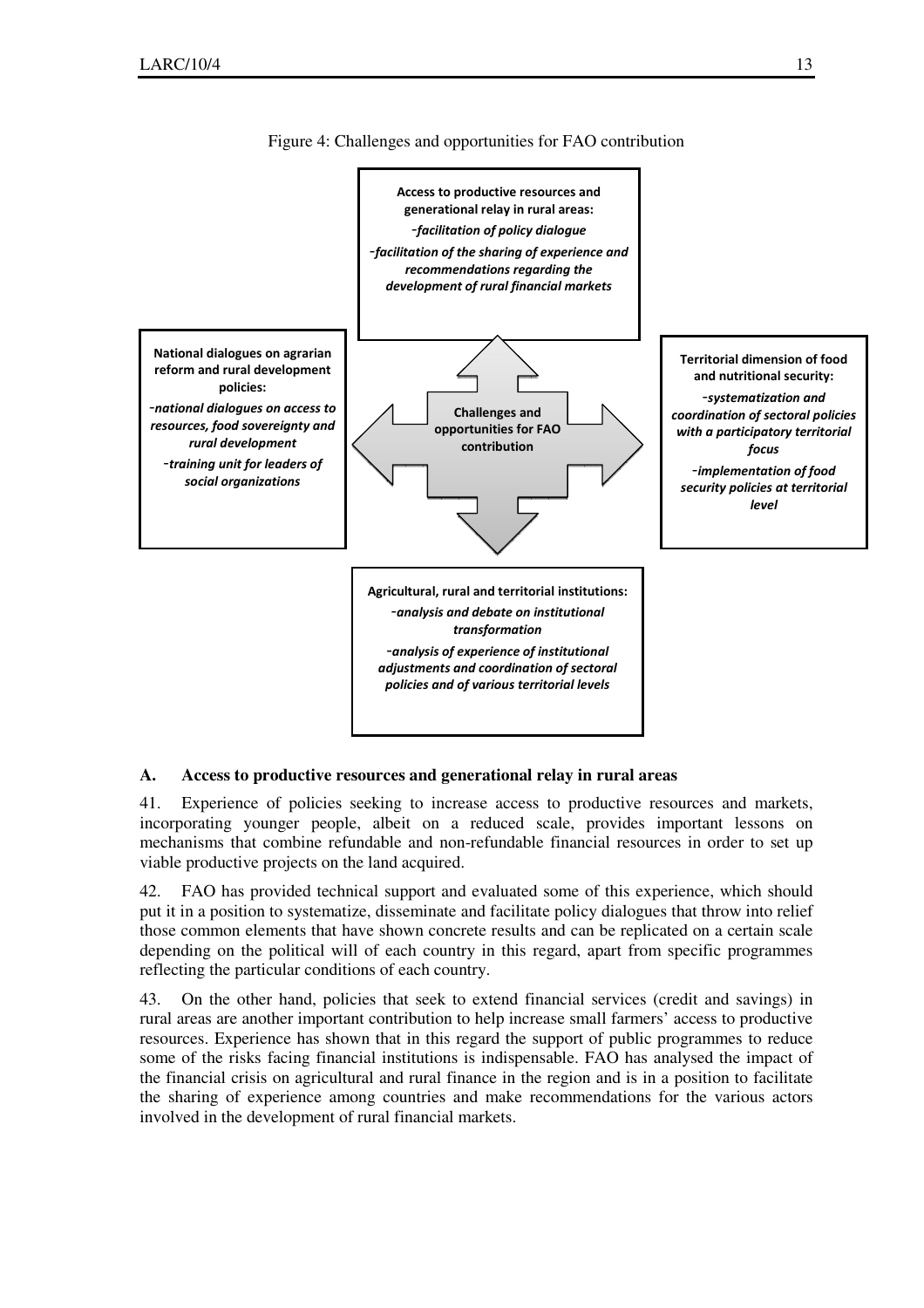#### **B. National dialogues on agrarian reform and rural development policies**

44. As indicated in the introduction to the present document, the Final Declaration of the 2006 ICARRD notes both the need to rethink traditional agrarian reform and rural development policies in a perspective that encompasses broad access to resources, both natural and productive, and that leads to multifaceted interventions in rural areas, such as that of taking into account the demand of social organizations for greater participation in dialogue on these new policies and in their management. Various proposals for social dialogue in a similar perspective have been presented and discussed in bodies bringing together the member countries of FAO, such as the Committee on World Food Security and the Committee on Agriculture.

45. By way of response to the main requests and with support from the Government of Brazil, FAO is implementing a programme of national dialogues among sectors concerned with access to resources, food sovereignty and rural development. The aim is to create spaces for discussion and reflection that will boost capacity for participation of social sectors of small farmers and fishers, indigenous people, rural workers and young people in designing public policies for rural development.

46. Such dialogues have already been held in Chile, Cuba, Colombia, Panama and Ecuador, with the participation of more than 150 leaders of social organizations. A second phase in national dialogues has been scheduled for 2010 within the framework of FAO's technical cooperation project providing support for follow-up to the ICARRD: new challenges and opportunities for revitalizing rural communities in South America (TCP/3209/RLA), which will include facilitation of such dialogues in six more countries in the region.

47. In addition, FAO has a Policy Training Unit that has gained considerable experience in the use of distance education methods and is running a regional programme of courses to train the leaders of social organizations in order to improve their capacities for participation in territorial or national dialogues on the management of public policies.

### **C. Agricultural, rural and territorial institutions**

48. Responsibility for rural development is still mainly allocated to agriculture ministries, with various institutional structures directly involved, entailing particularly the creation of viceministries (subsecretariats) or general directorates responsible for strategic or policy components, and models in which these are associated with appointed independent institutions responsible for the functioning of intervention tools. Such arrangements indicate a trend toward recognition that rural development is a coordinated policy and cannot be confined to official institutions, as is currently the case.

49. The trends in rural policies and institutions are showing fundamental changes reaching beyond the orbit of agriculture ministries and involving territorial bodies in models of federalization or decentralization. At the same time the need for institutional and policy specialization is being faced, while the dichotomy within agriculture ministries is becoming clearer: on the one hand, as ministry of production, they have to assume responsibility for agriculture, while, on the other, as ministry of development, they have to assume responsibility for rural development.

50. FAO's regional priorities have included that of promoting analysis and debates on the changes required by agricultural, livestock and rural institutions in the region. Comparative analysis of experiences of various types of institutional arrangement to facilitate coordination among sectoral policies at different territorial levels, in terms of agricultural, livestock and rural institutions, could be an important contribution to the overall process of institutional change.

### **D. Territorial dimension of food and nutritional security**

51. The economic crisis, combined with increasingly frequent natural disasters, has revealed the massive food vulnerability of people in most of the region's rural areas. The fall in exports,